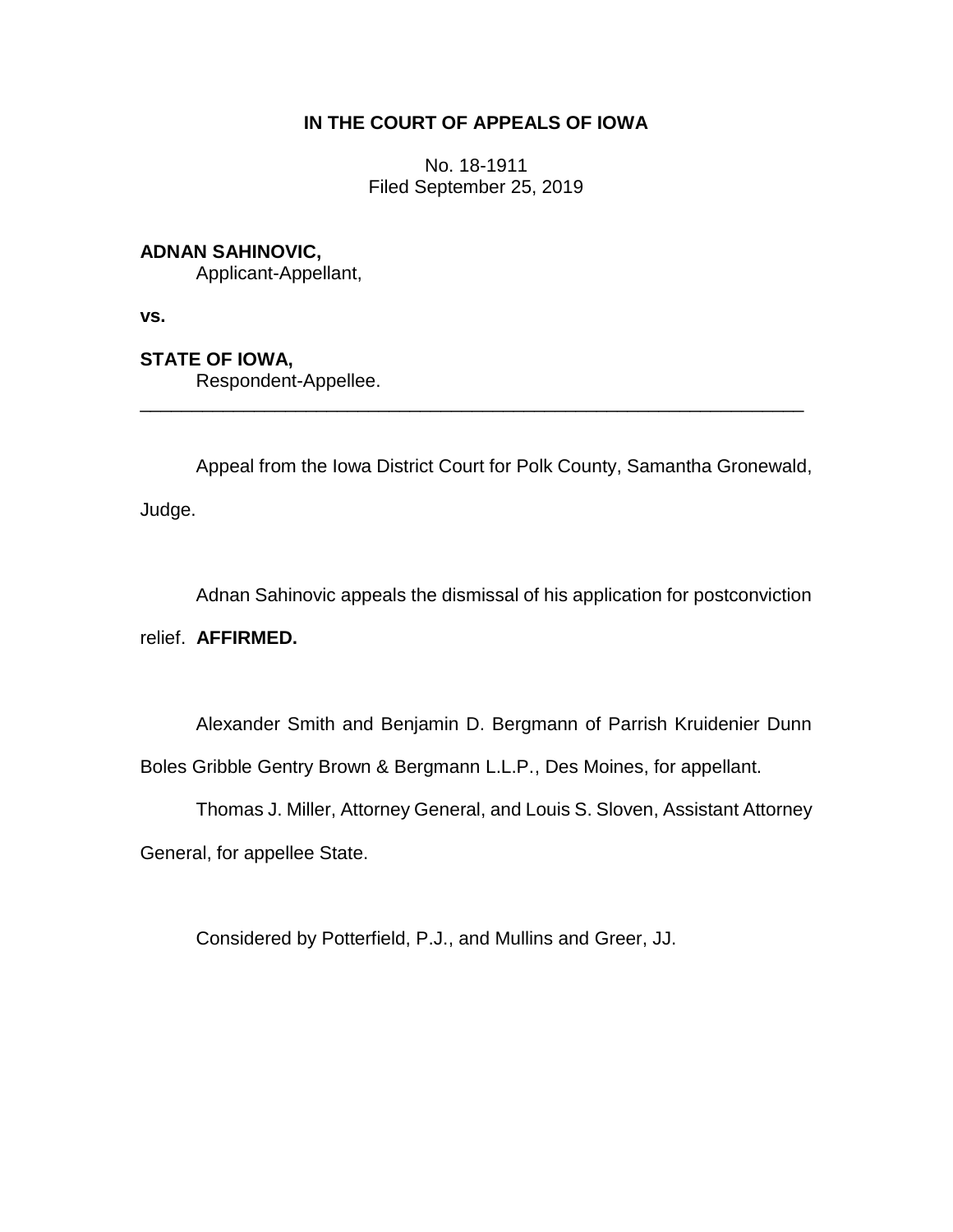### **GREER, Judge.**

 $\overline{a}$ 

Adnan Sahinovic appeals the summary dismissal of his application for postconviction relief (PCR). The district court dismissed the application based on the expiration of the statute of limitations. Arguing he timely filed his application, Sahinovic maintains the three-year statute of limitations began running from the date of his 2015 resentencing. We affirm the district court ruling.

#### **I. Background Facts and Proceedings.**

On July 5, 2011, Sahinovic, then seventeen years old, entered an *Alford* plea<sup>1</sup> to robbery in the second degree and a guilty plea to misdemeanor forgery.<sup>2</sup> The court entered his sentence that same day. On the robbery charge, the court sentenced him to a ten-year term of incarceration with a mandatory minimum of seven-tenths of his sentence before eligibility for parole. *See* Iowa Code § 902.12(5) (2011). He did not appeal his conviction or sentence at this time.

After the Iowa Supreme Court declared mandatory minimum sentences for juvenile offenders unconstitutional in *State v. Lyle*, 854 N.W.2d 378, 400 (Iowa 2014), Sahinovic filed a motion to correct an illegal sentence, challenging the constitutionality of his sentence. Using our supreme court's guidance in *Lyle*, on April 27, 2015, the district court corrected his robbery sentence to impose a tenyear term of incarceration with the opportunity for parole and no mandatory minimum. Along with the challenge to his sentence, Sahinovic's motion raised

2

<sup>&</sup>lt;sup>1</sup> An *Alford* plea is a variation of a guilty plea where the defendant does not admit participation in the acts constituting the crime but consents to the imposition of a sentence. *See North Carolina v. Alford*, 400 U.S. 25, 37 (1970).

 $2$  For a full discussion of the procedural history and direct appeal of the resentencing order, see *State v. Sahinovic*, No. 15-0737, 2016 WL 1683039, at \*1–2 (Iowa Ct. App. Apr. 27, 2016).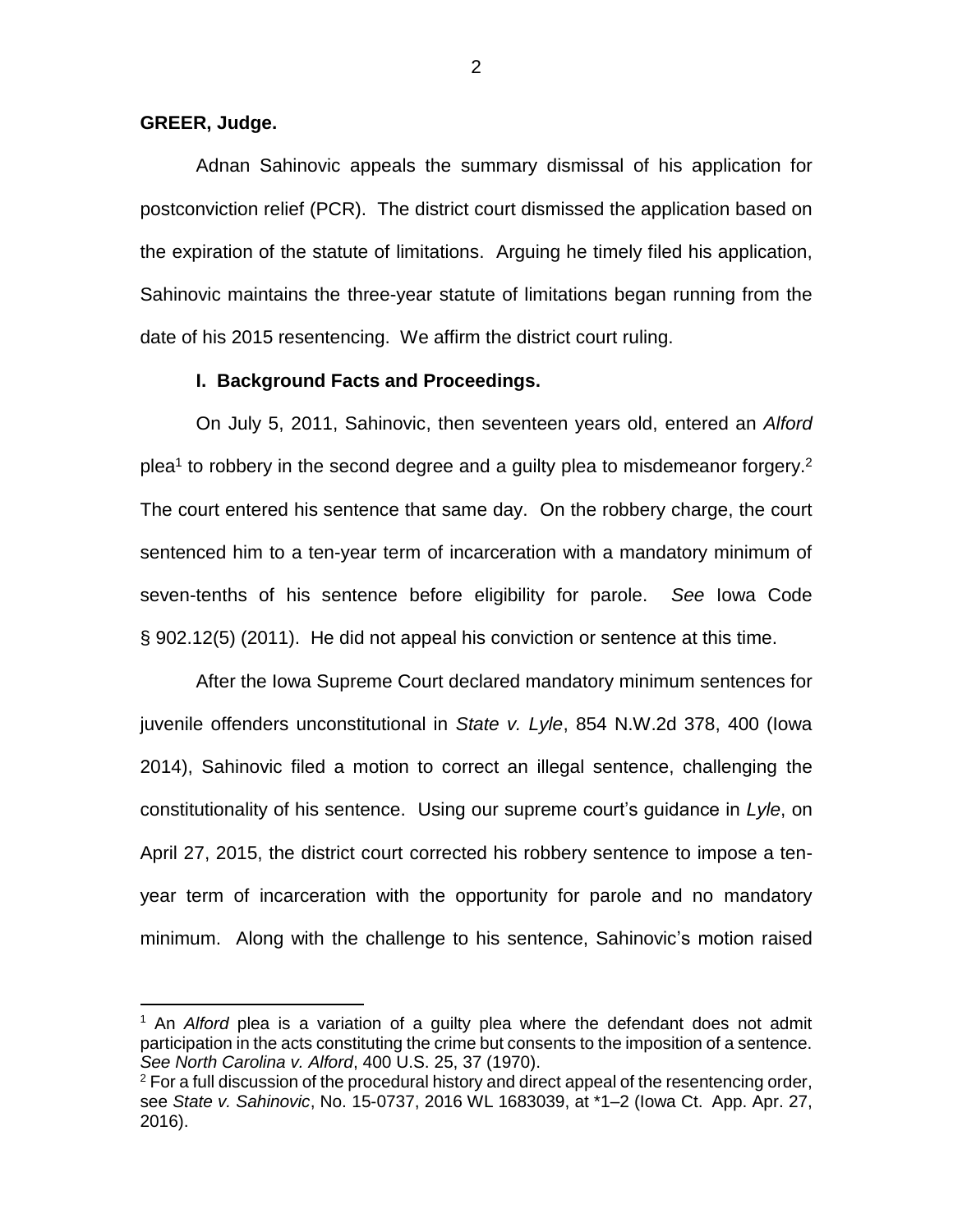other issues with his plea and the effectiveness of his counsel. The court denied those issues.<sup>3</sup> Still unhappy with the plea agreement, Sahinovic appealed the resentencing order, arguing the convictions should be overturned under the plainerror doctrine.

With the sentence corrected but the first appeal pending, on August 12,

2015, Sahinovic commenced this PCR action. The State requested a stay of the

PCR matter. The district court granted a stay until resolution of the appeal of the

resentencing order. On April 27, 2016, we affirmed the district court's resentencing

order. *See Sahinovic*, 2016 WL 1683039, at \*2. Procedendo issued on June 22,

2016, concluding the appeal, and the district court lifted the stay of the PCR matter.

With the stay lifted, the State moved for summary judgment, asserting the

three-year time bar under Iowa Code section 822.3 precluded Sahinovic's PCR

application. The court granted the motion for summary disposition and reasoned,

[Sahinovic]'s main argument in this matter is that his trial counsel failed to advise him regarding the risk of deportation prior to the entry of his guilty plea. . . . This argument relates back to events occurring on or before July 5, 2011; however, [Sahinovic] asserts this does not preclude the court from considering his Petition because his conviction was not final until the date of his resentencing in 2015. In making this argument, [Sahinovic] seeks to avoid the dismissal of his Petition as time-barred. In contrast, [the State] asserts [Sahinovic]'s challenges to his original plea and sentencing are barred by the statute of limitation. The court agrees.

Believing he timely filed the PCR application, Sahinovic appeals the summary dismissal.

 $\overline{a}$ 

<sup>&</sup>lt;sup>3</sup> Addressing those other issues, the court noted, "[h]e may be able to challenge his plea by post-conviction relief or other means, but cannot do so as part of this action."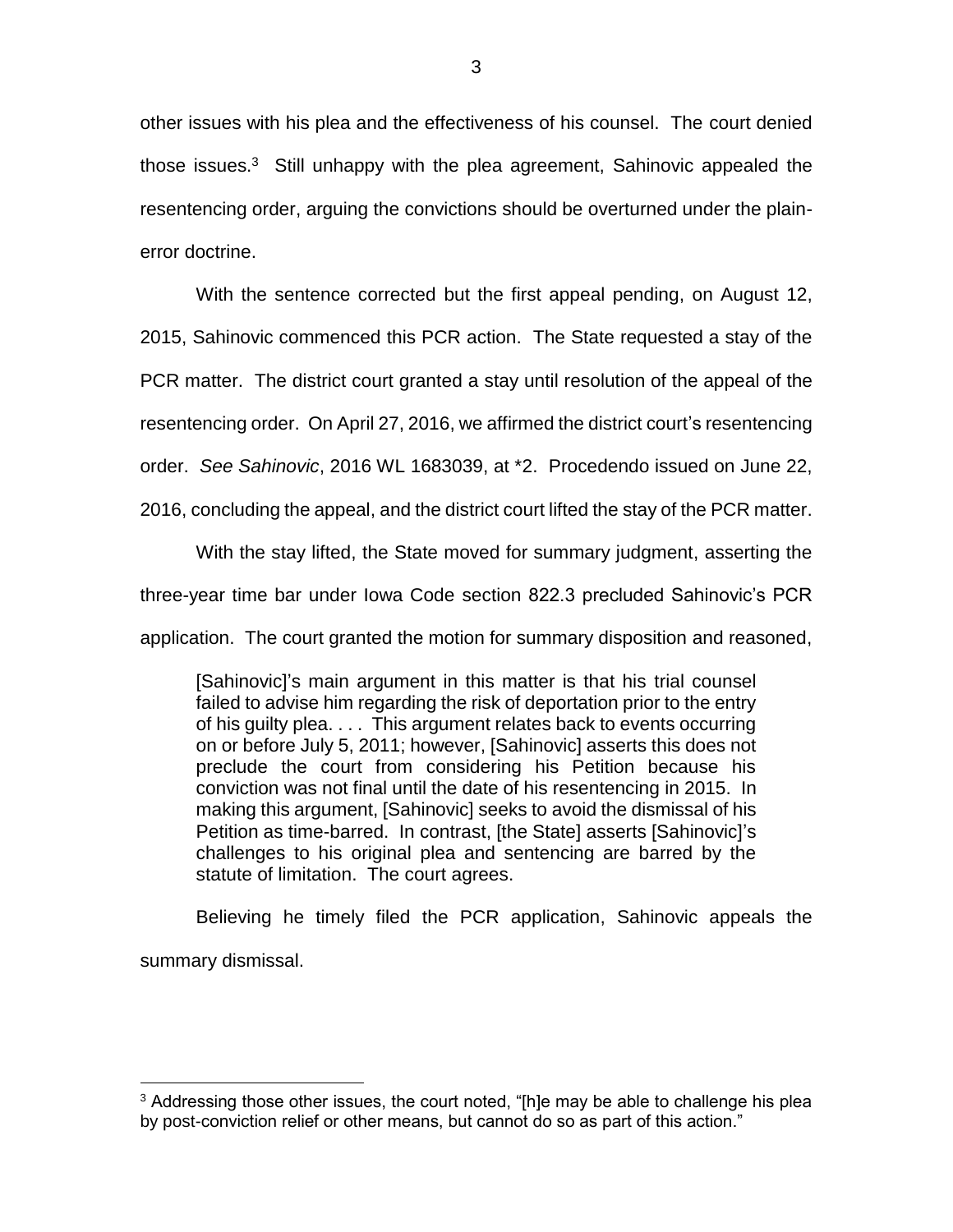#### **II. Standard of Review.**

"Generally, we review a grant of a motion to dismiss a PCR petition for correction of errors at law." *Allison v. State*, 914 N.W.2d 866, 870 (Iowa 2018). This includes summary dismissals of applications for PCR. *Manning v. State*, 654 N.W.2d 555, 560 (Iowa 2002). Because this appeal involves a summary ruling, our standards for summary dismissals in PCR actions are analogous to those in civil cases. *Moon v. State*, 911 N.W.2d 137, 142–43 (Iowa 2018) ("We apply our summary judgment standards to summary disposition of postconviction-relief applications.").

#### **III. Analysis.**

We must determine when the statute of limitations for a PCR application begins to run in cases where the district court resentences a criminal defendant to correct an illegal sentence. If the statute of limitations began running after the April 27, 2015 resentencing, the trial court erred by dismissing the PCR action. On the other hand, if the statute of limitations commenced with the initial plea and sentence, it expired in 2014. Applying those same standards, the district court held that the July 5, 2011 plea and sentencing, and not the April 27, 2015 resentencing, triggered the start of the statute of limitations and dismissed the application. We agree.

To begin our analysis, we examine the relevant statute. With certain exceptions not relevant here, all PCR "applications must be filed within three years from the date *the conviction or decision is final* or, in the event of an appeal, from the date the writ of procedendo is issued." Iowa Code § 822.3 (emphasis added). In this context, the Iowa Supreme Court interprets "conviction" to mean "entry of a

4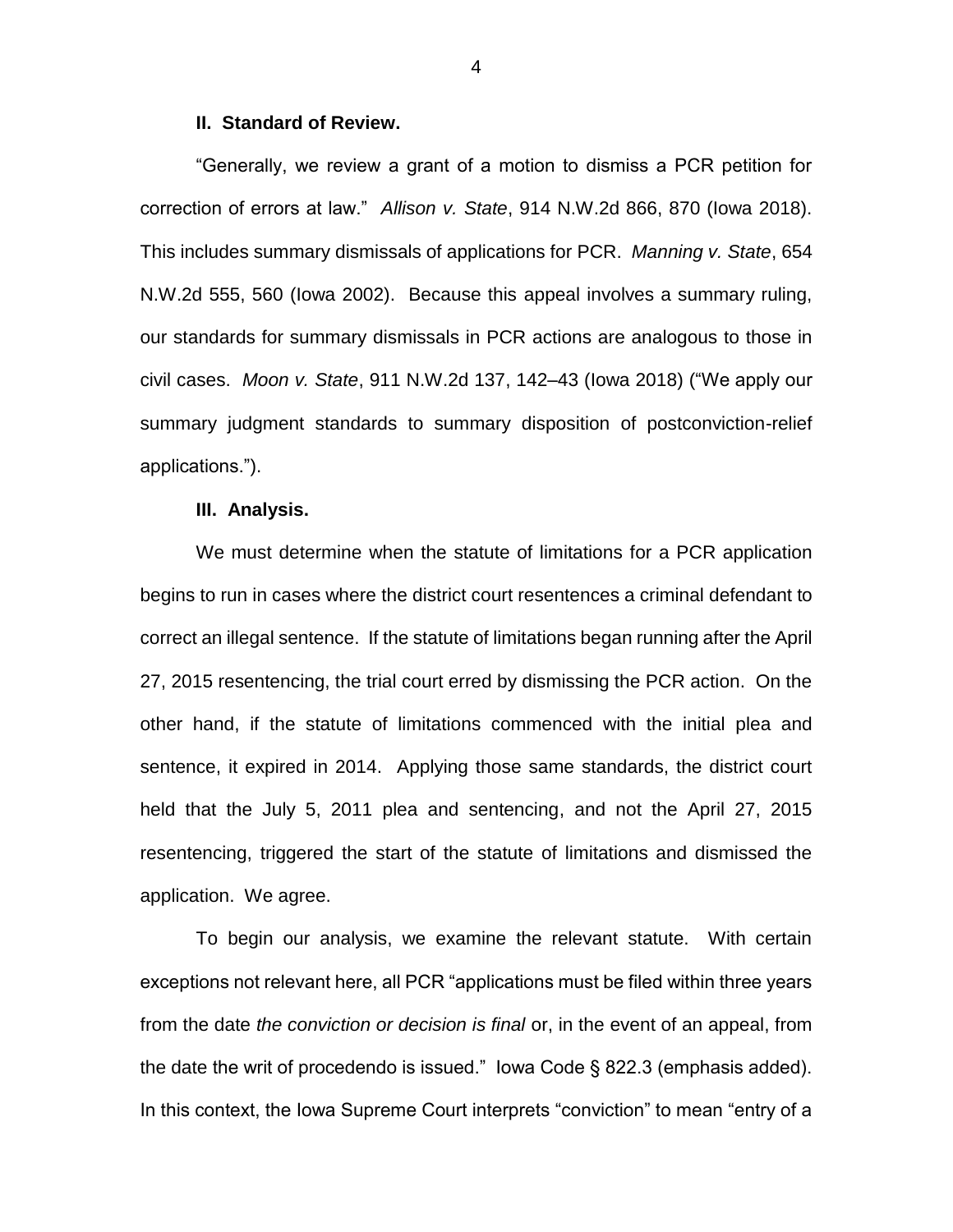judgment of conviction." *Daughenbaugh v. State*, 805 N.W.2d 591, 599 (Iowa 2011).

Sahinovic contends the time period for filing rests on what the term "conviction" means in Iowa Code section 822.3. To extend the statutory time for filing, Sahinovic asserts this language means the date of *sentencing*. By extension, Sahinovic argues the statute of limitations restarts when he was resentenced; thus, the date of the new sentencing hearing must be used.

Even with the technical reading of the statutory terms, Sahinovic's arguments fail. Addressing a similar position, we held that during an appeal or challenge to a conviction or sentence, the judgment of conviction is not made unenforceable. *Kurtz v. State*, 854 N.W.2d 474, 479 (Iowa Ct. App. 2014).

While Iowa law permits a claim of an illegal sentence to be raised at any time—even on a collateral attack—there is no Iowa authority to suggest that a claim of an illegal sentence can be used to collaterally attack the conviction upon which an illegal sentence is based.

*Id.* at 480. Thus, in the resentencing proceeding, the conviction stood and the focus remained on what legal sentencing terms to impose. *Accord Custis v. United States*, 511 U.S. 485, 497 (1994) (stating without a successful constitutional challenge to the validity of the conviction, a reversal or vacation of an illegal sentence cannot support a collateral attack on the underlying conviction). To be clear, Sahinovic was *convicted* of the charges at the time of his 2011 guilty plea and sentencing.

In summary, a conviction is "the establishment of guilt independent of judgment and sentence." *Daughenbaugh*, 805 N.W.2d at 597. Because the court entered judgement and sentencing on July 5, 2011, with no timely direct appeal,